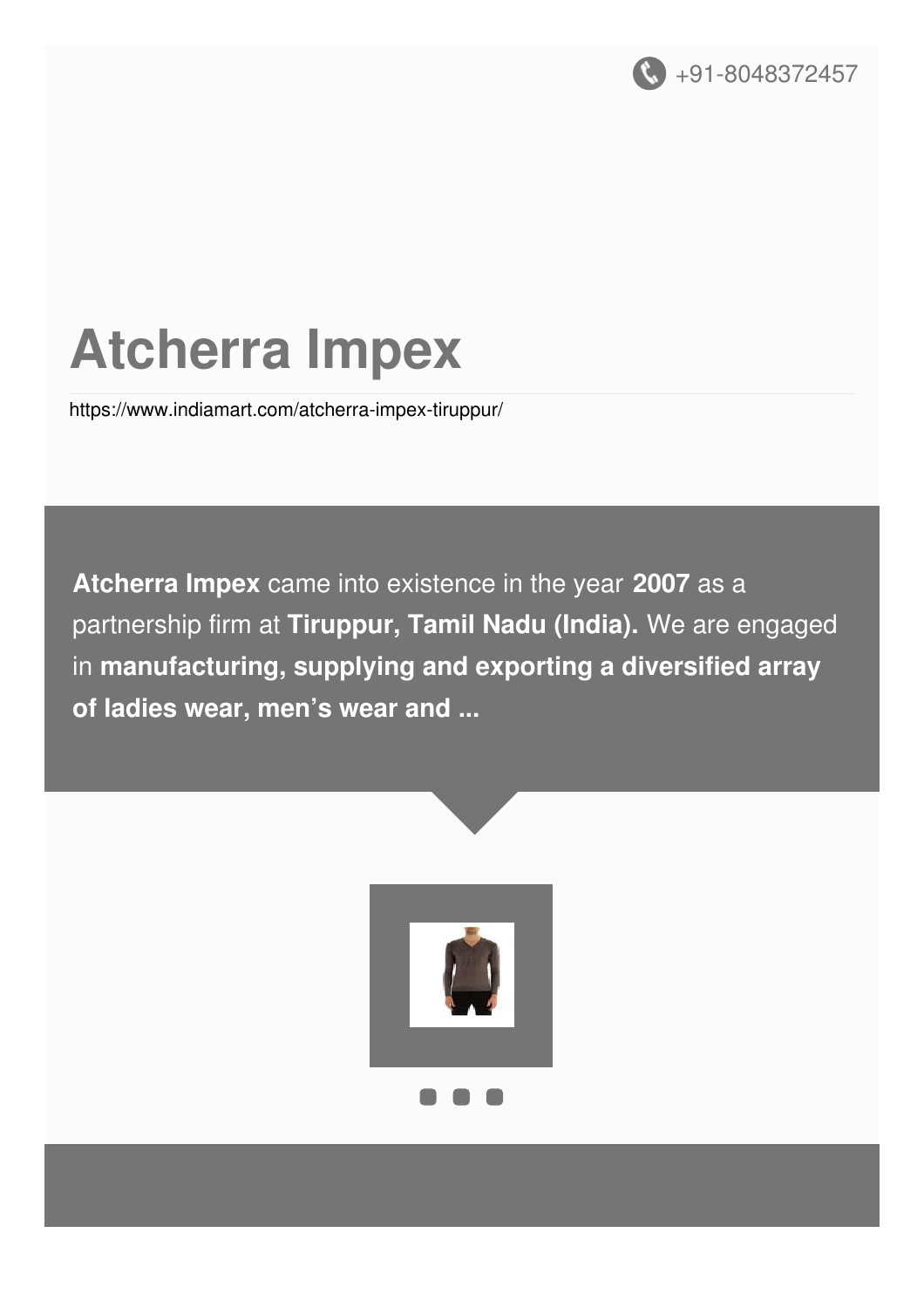#### About Us

**Atcherra Impex** came into existence in the year **2007** as a partnership firm at **Tiruppur, Tamil Nadu (India).** We are engaged in **manufacturing, supplying and exporting a diversified array of ladies wear, men's wear and kids wear.** Our range includes **Kids Sports Wear, Kids T-Shirts, Pyjama Sets, Ladies Sports Wear, Full Sleeves T-Shirts, Hooded, T-Shirts, V Neck T-Shirts, Track Suits, Men's Polo T-Shirts, V Neck T-Shirts, Polo T-Shirts, Men's Round Neck T-Shirts and Kids Lowers.** These apparels are highly appreciated for their unmatched quality, neat stitching, shrink resistance, color fastness, latest designs and patterns. About 80-90% of our range is exported to foreign lands like East Europe, Central America, North Europe, Southwest Europe, and North America. The role of our **Mr. P. Vignesh veerakumar(Managing Partner)** in the company is worth mentioning as he has played a pivotal role in our growth and expansion. Under his efficient management, our personnel execute their responsibilities in an appropriate manner. Moreover, **Mr. P. Vignesh veerakumar(Managing parner)** acts a communication channel between the staff members and administration. We are blessed with a team of extremely skilled and hard working professionals. Our professionals dedicated approach has helped us grow by leaps and bounds in the industry. We have given designations to our workers on the basis of their domain expertise and educational...

#### **For more information, please visit**

<https://www.indiamart.com/atcherra-impex-tiruppur/aboutus.html>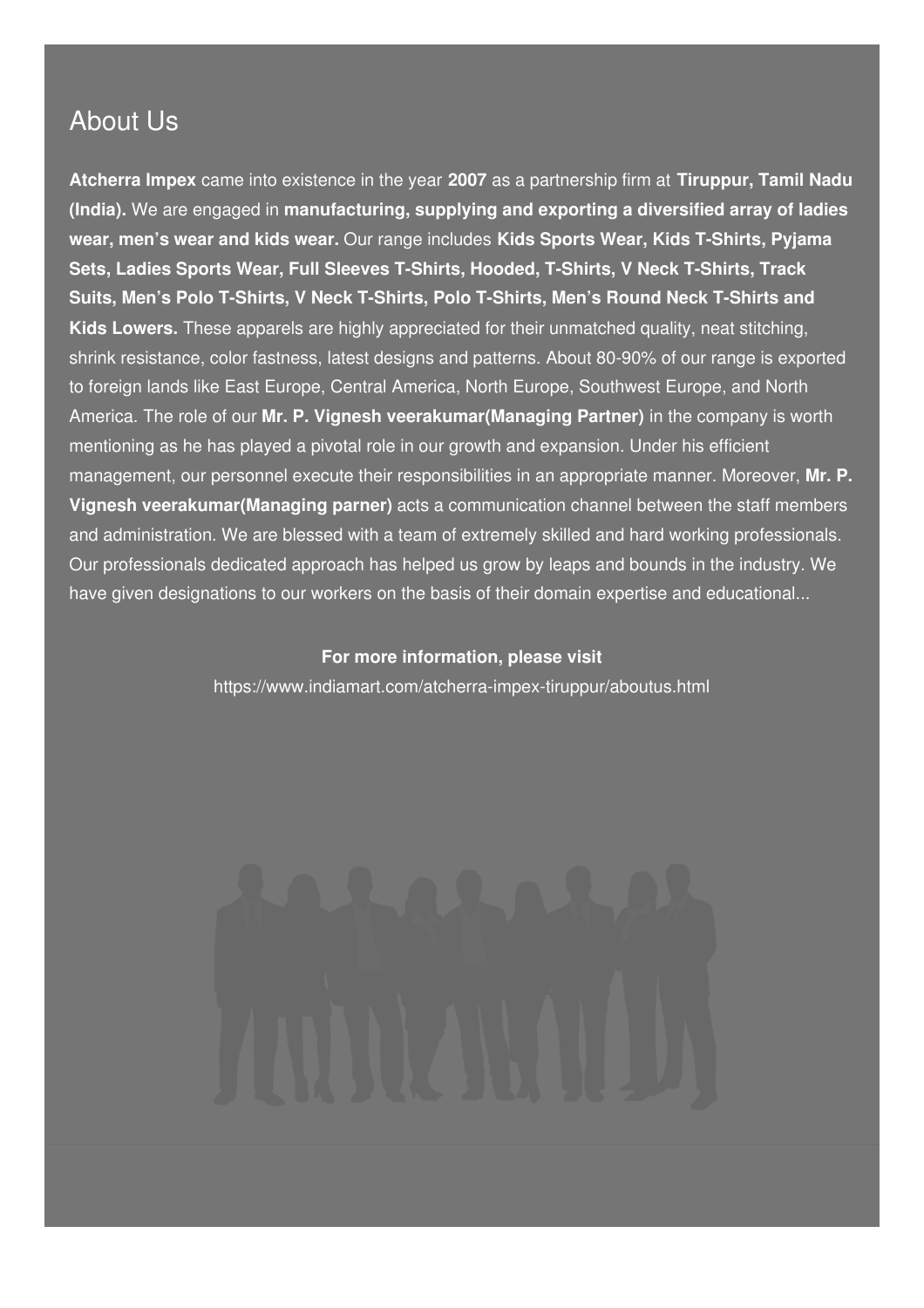

V Neck T Shirts



Full Sleeves T Shirt



**Hooded T Shirt** 



Mens Polo T Shirt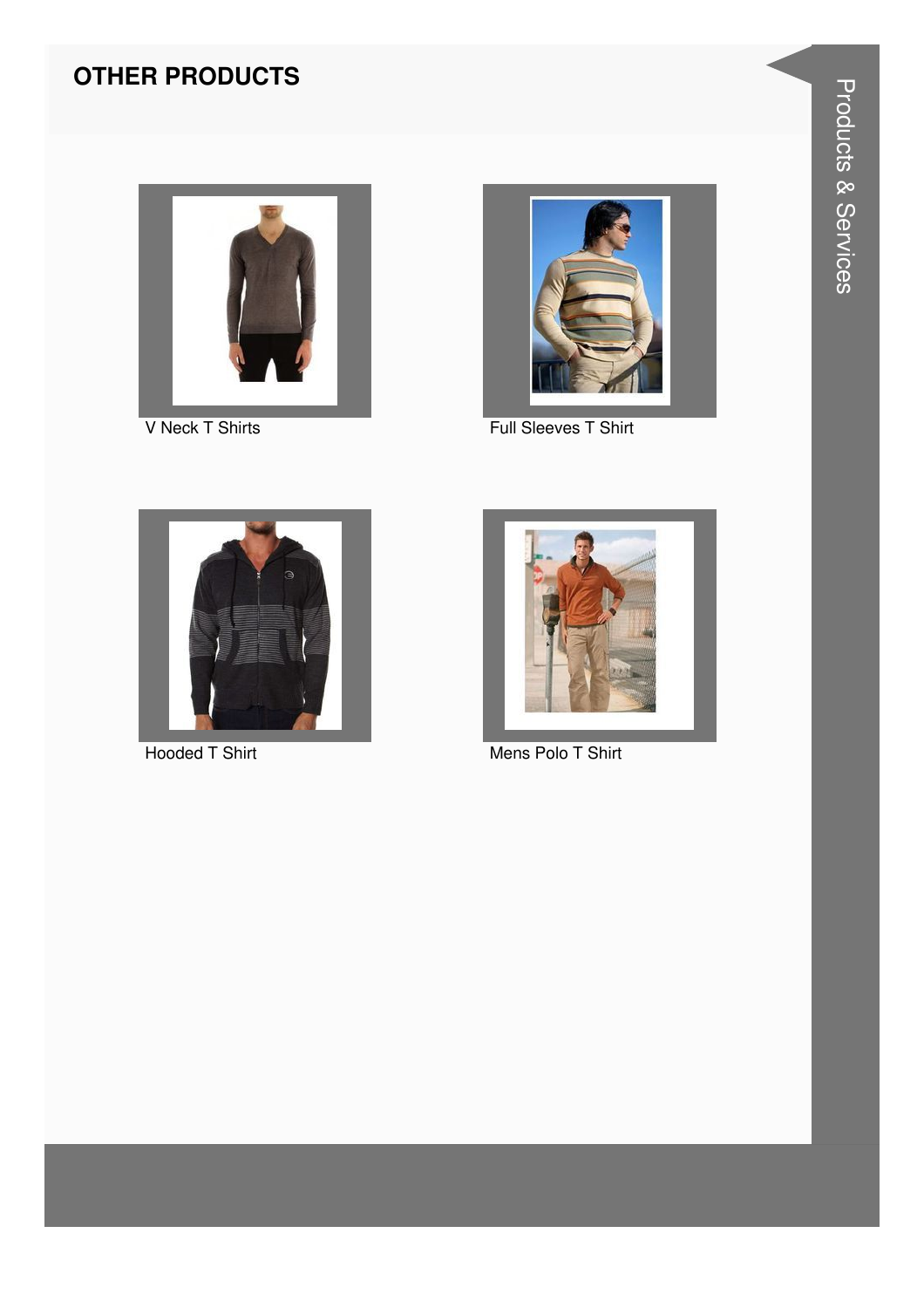

Mens Round Neck T Shirt



**Girls Tops** 



Kid Tops



Kids T Shirt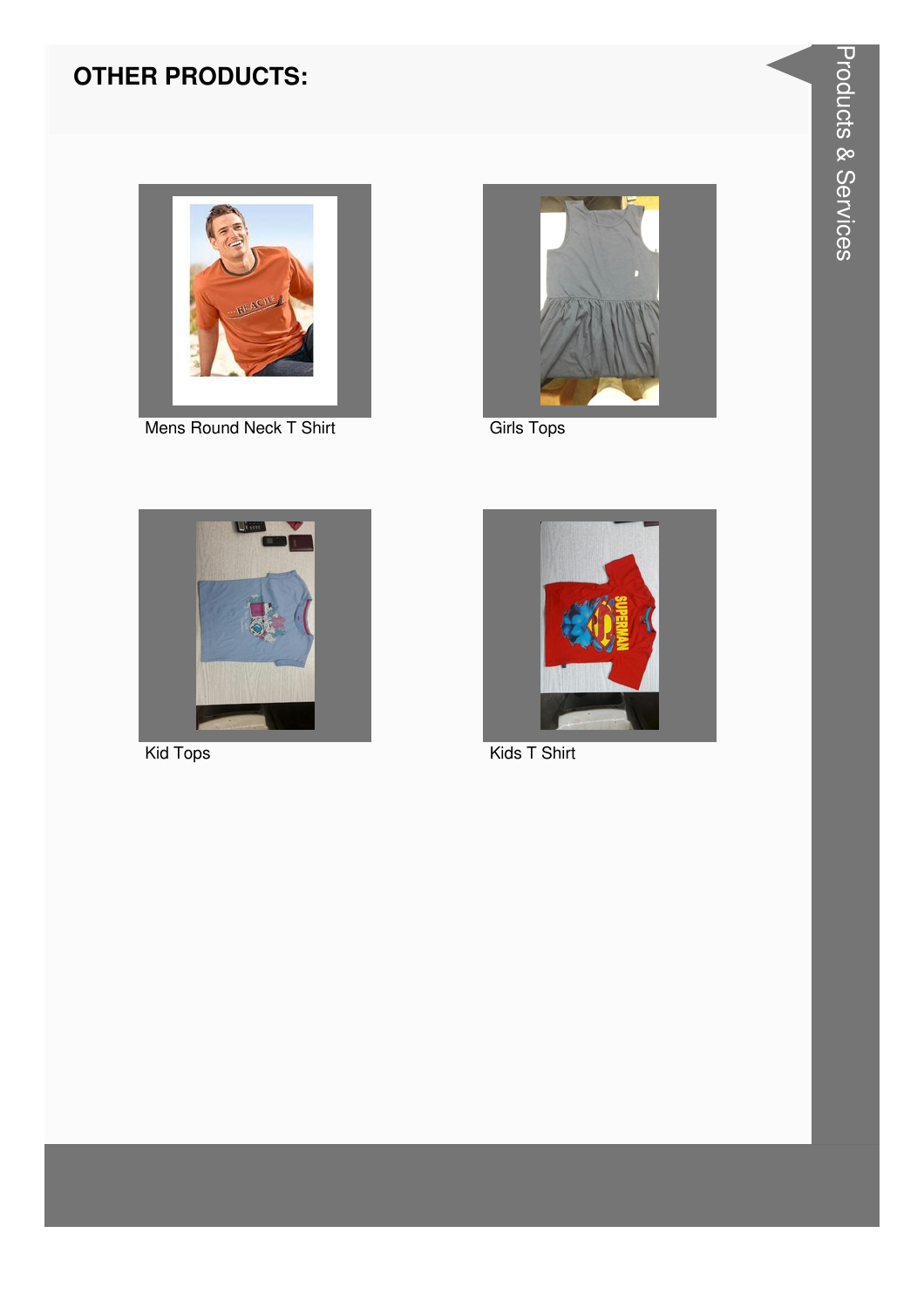

Kids Round Neck T Shirt



Kids Wear



Full Sleeve T Shirt



Mens Printed T Shirt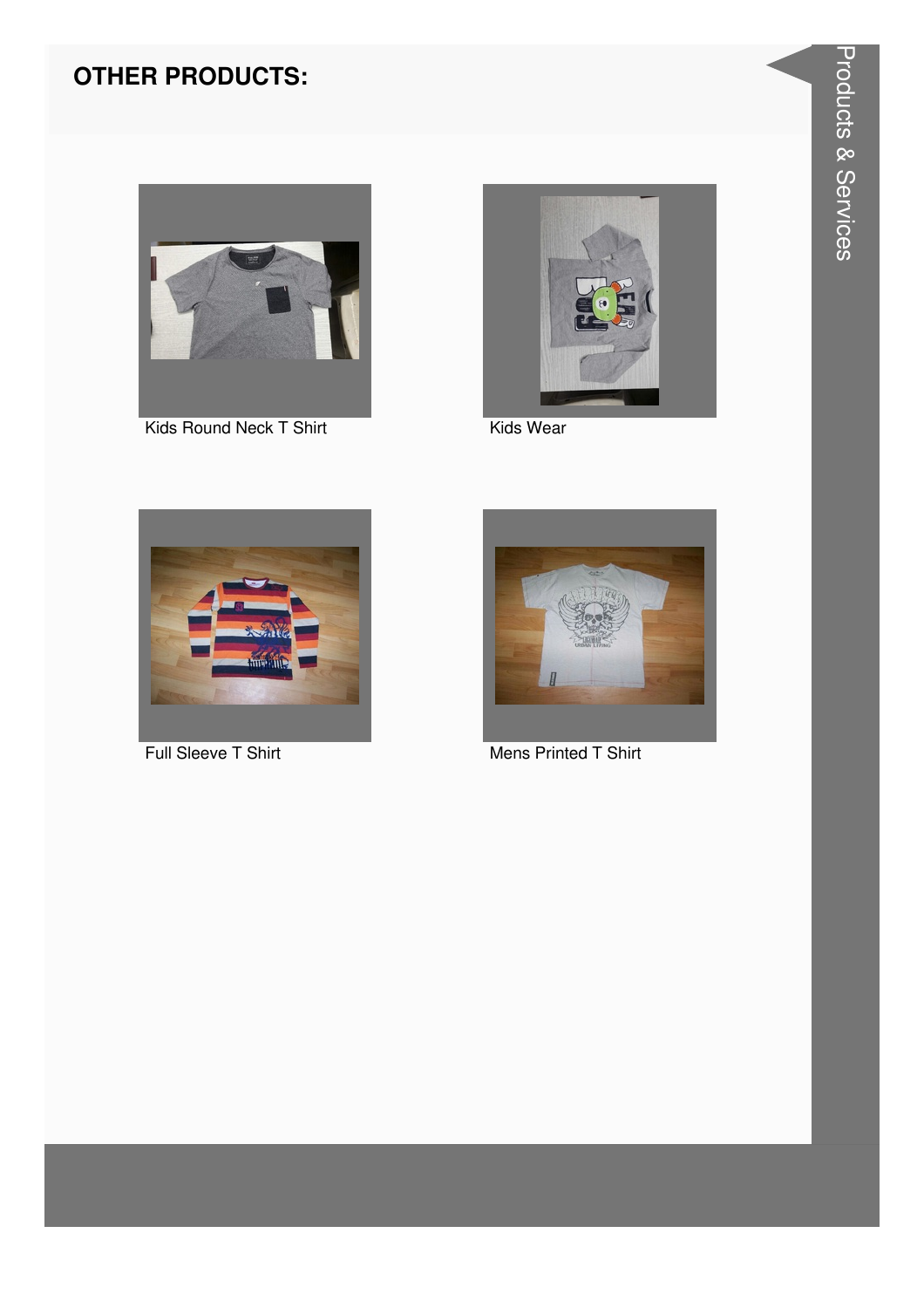

**Baby Wear** 



**Kids Rompers** 



 $T$  Shirt



 $T$  Shirt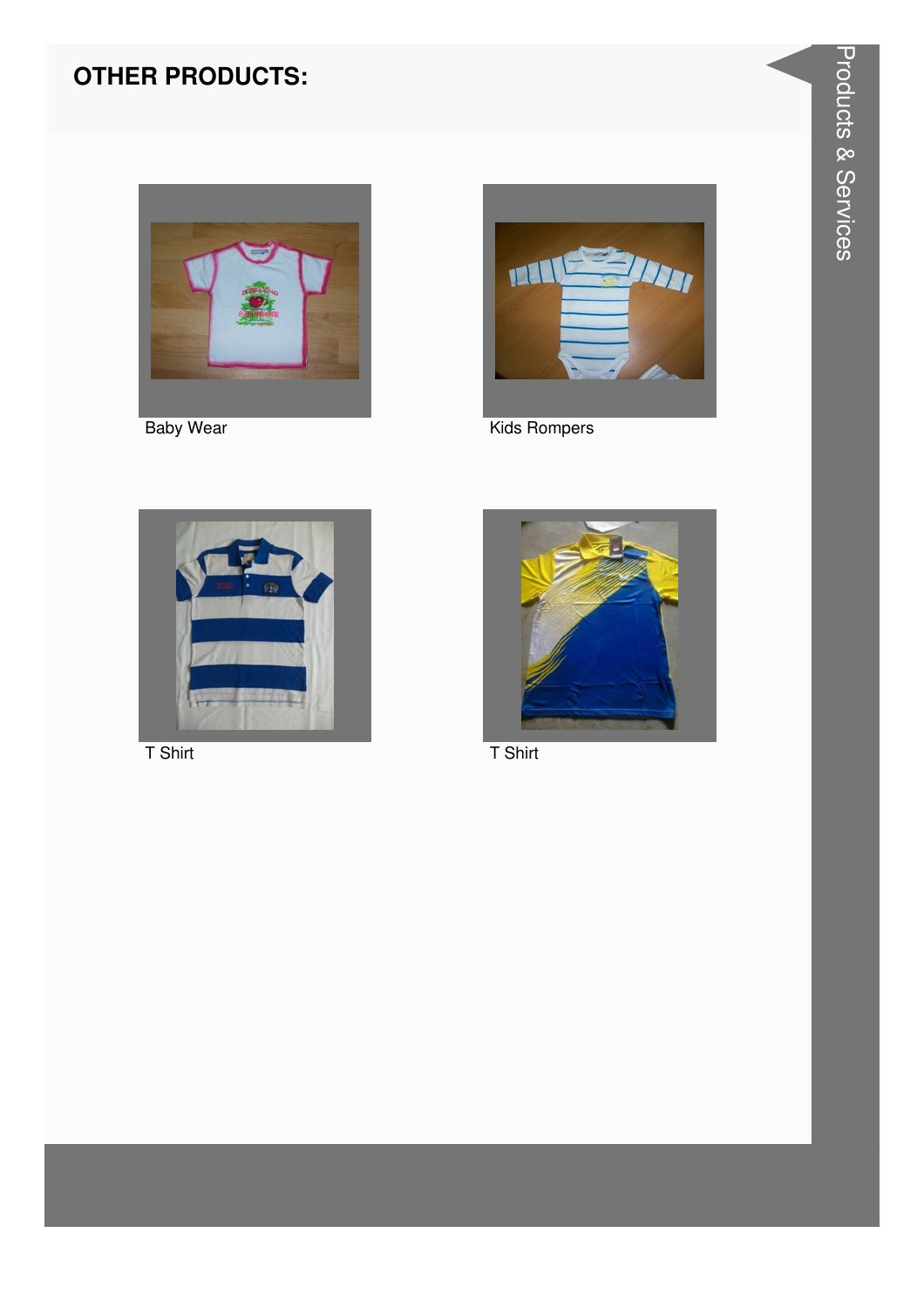

 $T$  Shirt



 $T$  Shirt



 $T$  Shirt



T Shirts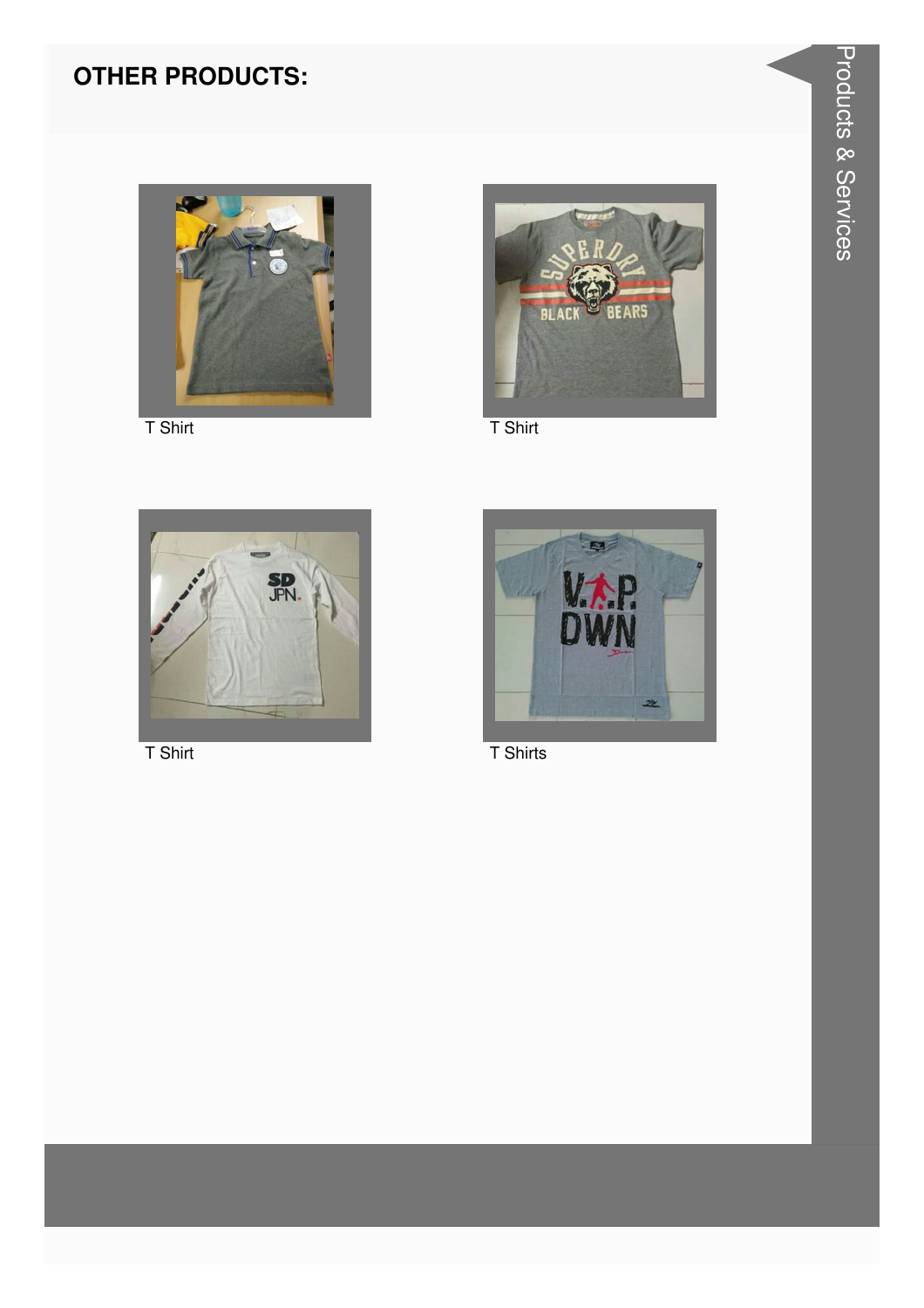## Factsheet

Nature of Business

:Exporter